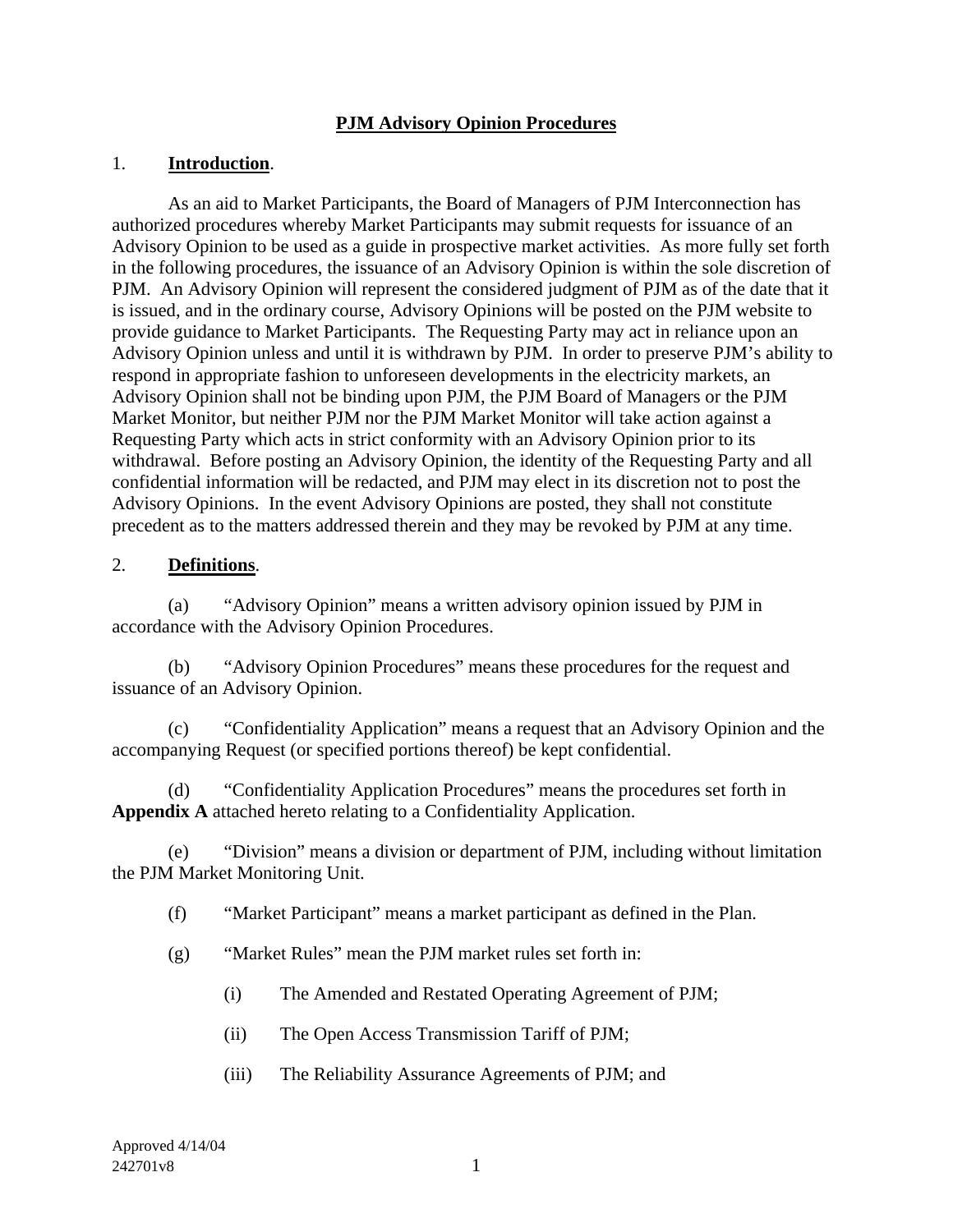(iv) The Manuals of PJM.

(h) "PJM" means PJM Interconnection, L.L.C., a regional transmission organization.

(i) "Plan" means the PJM Market Monitoring Plan included as Attachment M to the Open Access Transmission Tariff of PJM.

(j) "Proposed Advisory Opinion" means a detailed description of the conclusions that the Requesting Party and/or its Representative seeks to have issued by PJM in an Advisory Opinion.

(k) "Representative" means an individual or entity who files a Request on behalf of a Requesting Party.

(l) "Request" means a request for an Advisory Opinion.

(m) "Requesting Party" means the party on whose behalf the Advisory Opinion is requested.

## 3. **Subject Matter; Requesting Party**.

(a) A Request may be submitted as to matters set forth in "III. Monitored Activities" of the Plan. A Request shall be submitted in good faith to seek guidance on the application of Market Rules to market activities which the Requesting Party believes not to be prohibited by the Market Rules and which it intends to conduct. Advisory Opinions shall have prospective effect only and shall not be deemed to express approval or disapproval of past market activities.

(b) An Advisory Opinion shall not address:

The effect of proposed legislation, regulations, or amendments to the Market Rules that have not yet been approved by the Federal Energy Regulatory Commission;

- (ii) Portions of larger transactions; or
- (iii) Activities of any entity other than the Requesting Party.
- (c) Only a Market Participant may be a Requesting Party.
- 4. **PJM's Discretion**. PJM shall have the sole discretion to determine whether to:
	- (a) Issue an Advisory Opinion;

(b) Issue an Advisory Opinion that reaches a different conclusion from that set forth in the Proposed Advisory Opinion;

(c) Require additional information and/or analyses, or require participation in a telephonic or in-person conference with PJM, as a condition to issuing an Advisory Opinion or otherwise condition the issuance of an Advisory Opinion;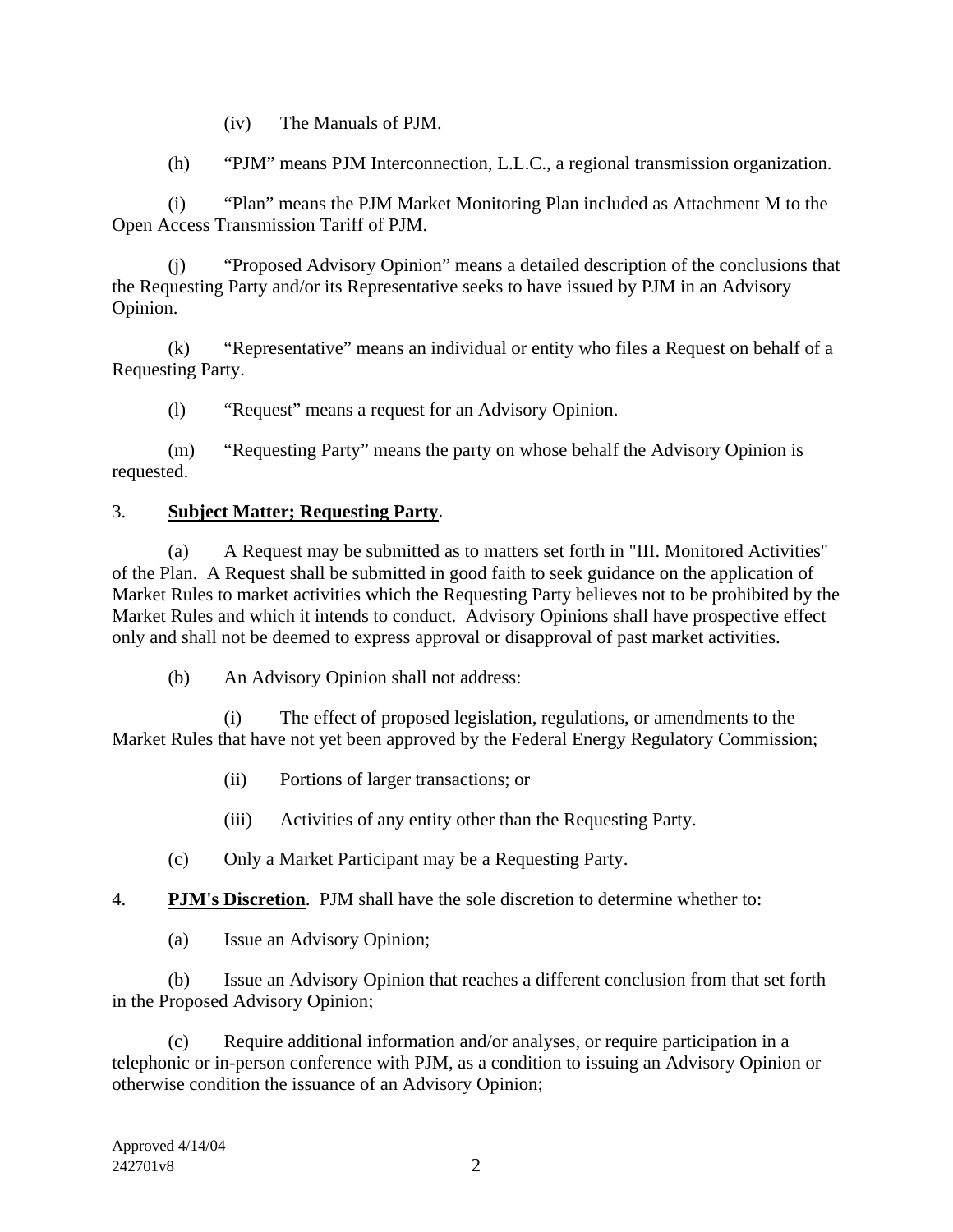(d) Interpret, amend or make exceptions to the Advisory Opinion Procedures and the Confidentiality Application Procedures; and

(e) Revoke any prior Advisory Opinion.

# 5. **Reliance upon an Opinion; No Binding Effect**.

(a) An Advisory Opinion shall be issued by PJM and not by any specific Division of PJM, and it shall constitute the considered judgment of PJM as of the date that the Advisory Opinion is issued, based on the facts and circumstances and other matters set forth in the Advisory Opinion. The Requesting Party may act in reliance upon an Advisory Opinion, as limited to the facts and circumstances and other matters set forth therein, unless and until notice is given by PJM that the Advisory Opinion is withdrawn.

(b) The foregoing notwithstanding, an Advisory Opinion is not an official expression of the views of the PJM Board of Managers. In order to preserve the ability of PJM, the PJM Board of Managers and the PJM Market Monitor to fulfill their responsibilities in the event of unforeseen market developments, an Advisory Opinion shall not be binding on PJM, the PJM Board of Managers or the PJM Market Monitor with respect to the Requesting Party or any other entity, and an Advisory Opinion may not be relied upon as precedent by any party; provided, however, that neither PJM nor the PJM Market Monitor shall initiate action against a Requesting Party for market behavior executed in strict accordance with an Advisory Opinion prior to the Requesting Party's receipt of notice from PJM that the Advisory Opinion has been withdrawn. Nothing in these Advisory Opinion Procedures shall be deemed to alter the reporting responsibilities of the PJM Market Monitor set forth in law or in the Plan.

# (c) **An Advisory Opinion shall not purport to represent the views of the Federal Energy Regulatory Commission nor shall it be binding upon the Commission.**

6. **Requirements With Respect to Requests**. Each Request shall be in the form set forth in **Appendix B** attached hereto and shall comply with the following requirements:

(a) The Request shall be in writing and signed on behalf of the Requesting Party by a duly authorized agent or officer.

(b) The Request shall be submitted by registered mail or recognized overnight courier addressed to PJM Interconnection, L.L.C., 955 Jefferson Avenue, Valley Forge Corporate Center, Norristown, PA 19403-2497, Attention: General Counsel. The Requesting Party shall supply PJM with five (5) copies of the Request (at least one of which shall contain an original signature), five (5) copies of all accompanying documents and one (1) copy of the Request and all accompanying documents electronically on a disk.

(c) A Request shall contain the name, main business address and main telephone number of the Requesting Party; and, if the Request is made by a Representative, the name, main business address and main telephone number of the Representative.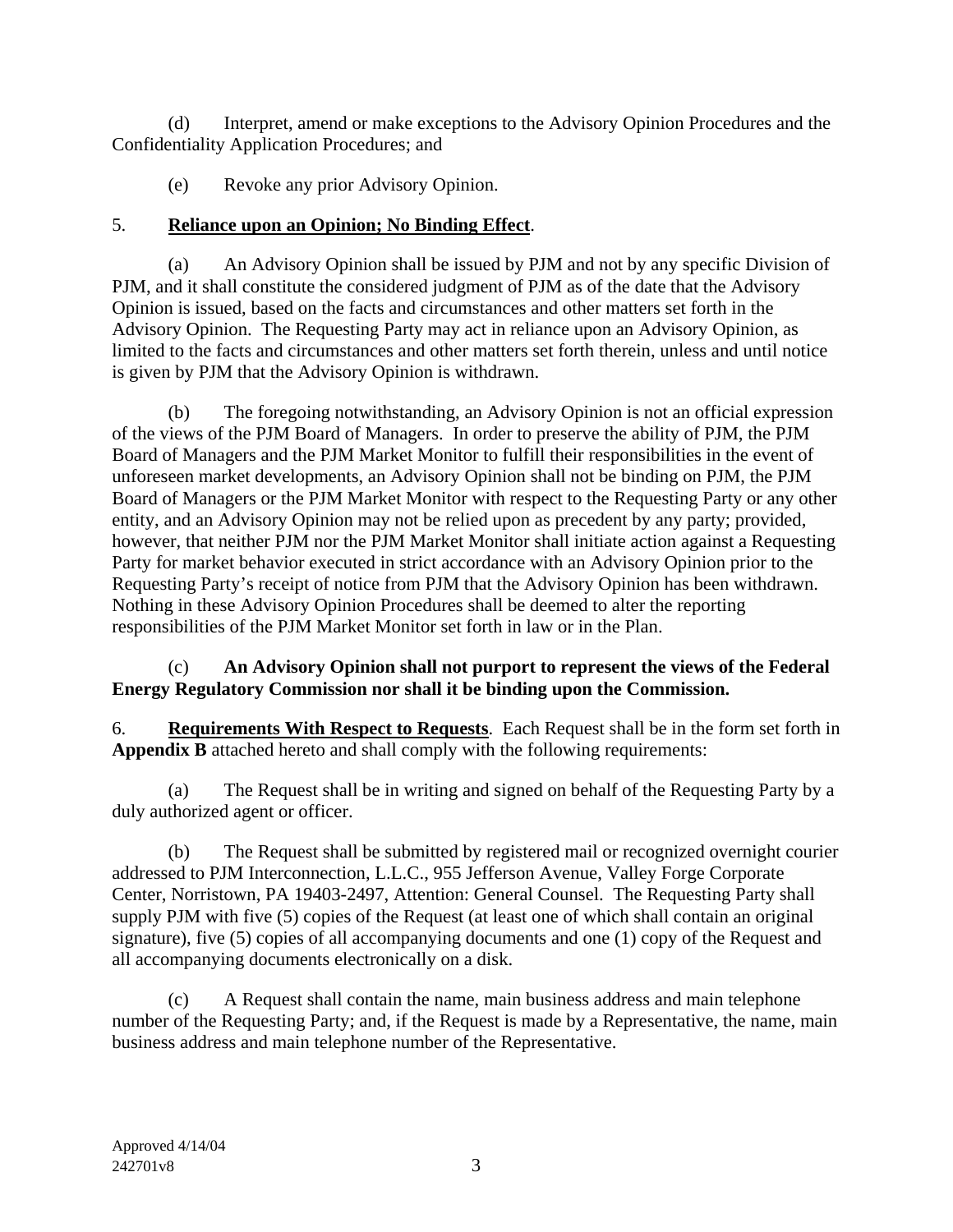(d) The Request shall provide the name, address, e-mail address, fax number and telephone number of a contact person from whom PJM may obtain additional information if necessary.

(e) The Request shall set forth, as completely as practicable, all of the material facts and circumstances that give rise to the Request, including without limitation whether there is any dispute pending or threatened between the Requesting Party (or any of its affiliates) and another party, the prosecution or outcome of which might reasonably be expected to be affected by the requested Advisory Opinion.

(f) The Request shall clearly explain why the requested Advisory Opinion is necessary.

(g) The Request shall contain a Proposed Advisory Opinion. The Proposed Advisory Opinion shall identify all relevant legal, theoretical, and factual issues and discuss the legal, theoretical, and public policy bases supporting the issuance of the Proposed Advisory Opinion. The Proposed Advisory Opinion shall also cite and distinguish or refute all legal, theoretical and public policy bases that are contrary to the conclusions advanced therein.

(h) The Request shall clearly state the assumptions and theories, including but not limited to economic and market theories, upon which the Proposed Advisory Opinion is based.

(i) The Request shall contain references to all relevant authorities, including applicable provisions of the Plan, Market Rules, judicial decisions, administrative decisions, relevant statutory interpretations, and policy statements, including without limitation any rules in other organized markets that would have a bearing upon the subject of the Request were the contemplated activity to be conducted in such markets. Adverse authority shall be cited and discussed.

(j) The Request shall contain an affirmation or disclaimer that the conduct that is the subject of the Request is, to the knowledge of the Requesting Party, presently being performed by another participant in the PJM markets or the markets of any other independent system operator or regional transmission organization.

(k) Relevant documents shall be described in and attached to the Request.

(l) The Request shall be accompanied by a certification of a person with knowledge of the facts. Such certification shall be in substantially the form included as part of **Appendix B**.

# 7. **Actions by PJM Upon Receipt of a Request**.

(a) Upon receipt of a Request, PJM shall promptly forward the Request to the appropriate Division or Divisions for analysis and response and shall notify the Requesting Party or its Representative that PJM has received the Request.

(b) PJM shall endeavor to determine within thirty (30) days of receipt of a Request whether it will undertake a review in anticipation of issuing an Advisory Opinion.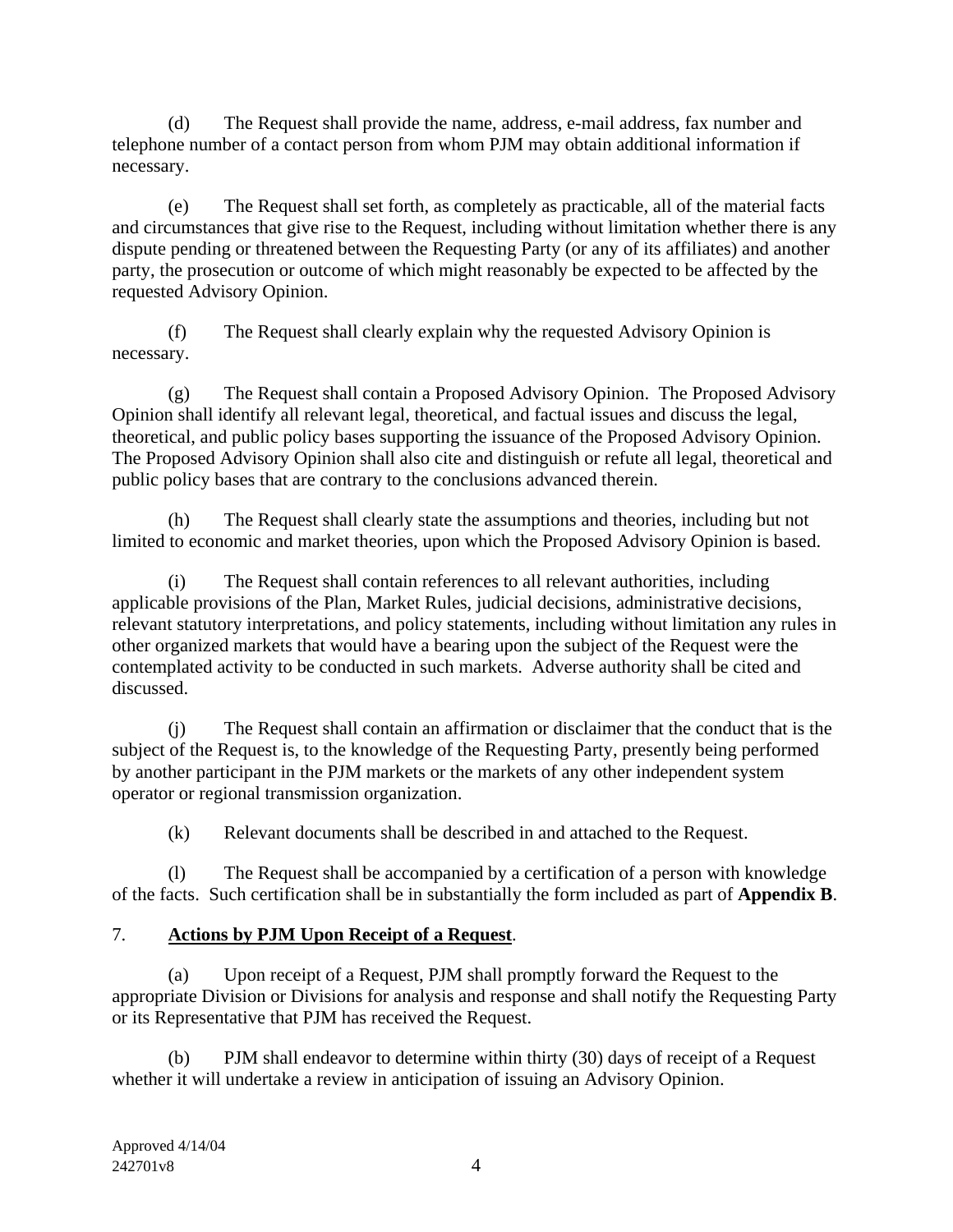(c) In the event that PJM determines not to issue an Advisory Opinion, either initially or after the review process has begun, PJM shall promptly notify the Requesting Party or its Representative of that determination and the reasons for that determination.

(d) In the event that PJM determines to undertake a review in anticipation of issuing an Advisory Opinion, it shall promptly notify the Requesting Party or its Representative of that determination. After undertaking a review, PJM shall proceed in a reasonably expeditious manner, but shall not be subject to any time limitations.

(e) Notifications by PJM to a Requesting Party or its Representative pursuant to these Advisory Opinion Procedures and the Confidentiality Application Procedures may be by mail, overnight courier, fax or e-mail.

8. **Duty to Inform PJM of Changes**. The Requesting Party and its Representative have a duty to ensure that all material facts contained within the Request remain true and complete throughout the evaluation process. Should any of the material facts cease to be true or should new material information become available, the Requesting Party or its Representative shall promptly inform PJM of such changes. The obligation of a Requesting Party to inform PJM of material changes in the facts or circumstances on which an Advisory Opinion is based shall continue for a period of twelve (12) months following the date of issuance of the Advisory Opinion.

9. **Additional Information**. PJM may request that the Requesting Party or its Representative provide additional information that is deemed necessary or desirable by PJM to facilitate its analysis of the Request. The Requesting Party or its Representative shall have thirty (30) days to respond to a request for additional information from PJM. Failure to respond in timely fashion will be grounds for PJM to discontinue its analysis of the Request without a refund to the Requesting Party of any fees.

10. **Conference Request**. The Requesting Party or its Representative may request that PJM participate in telephonic or in-person conferences prior or subsequent to the filing of a Request. The granting of a conference is within PJM's sole discretion.

11. **Expedited Issuance of Advisory Opinion**. The Requesting Party or its Representative, for good cause shown, may request expedited issuance of an Advisory Opinion. The granting or denial of a request for an expedited issuance of an Advisory Opinion is within PJM's sole discretion.

12. **Withdrawal of Request**. The Requesting Party or its Representative may withdraw a Request at any time.

# 13. **Issuance of Advisory Opinion; No Right to Reconsideration**.

(a) For a period of five (5) business days following the date of issuance of an Advisory Opinion, the Requesting Party may request further consideration by PJM of its conclusions for good cause shown, which may include without limitation demonstrated factual inaccuracies in the Advisory Opinion. PJM shall in its sole discretion determine whether to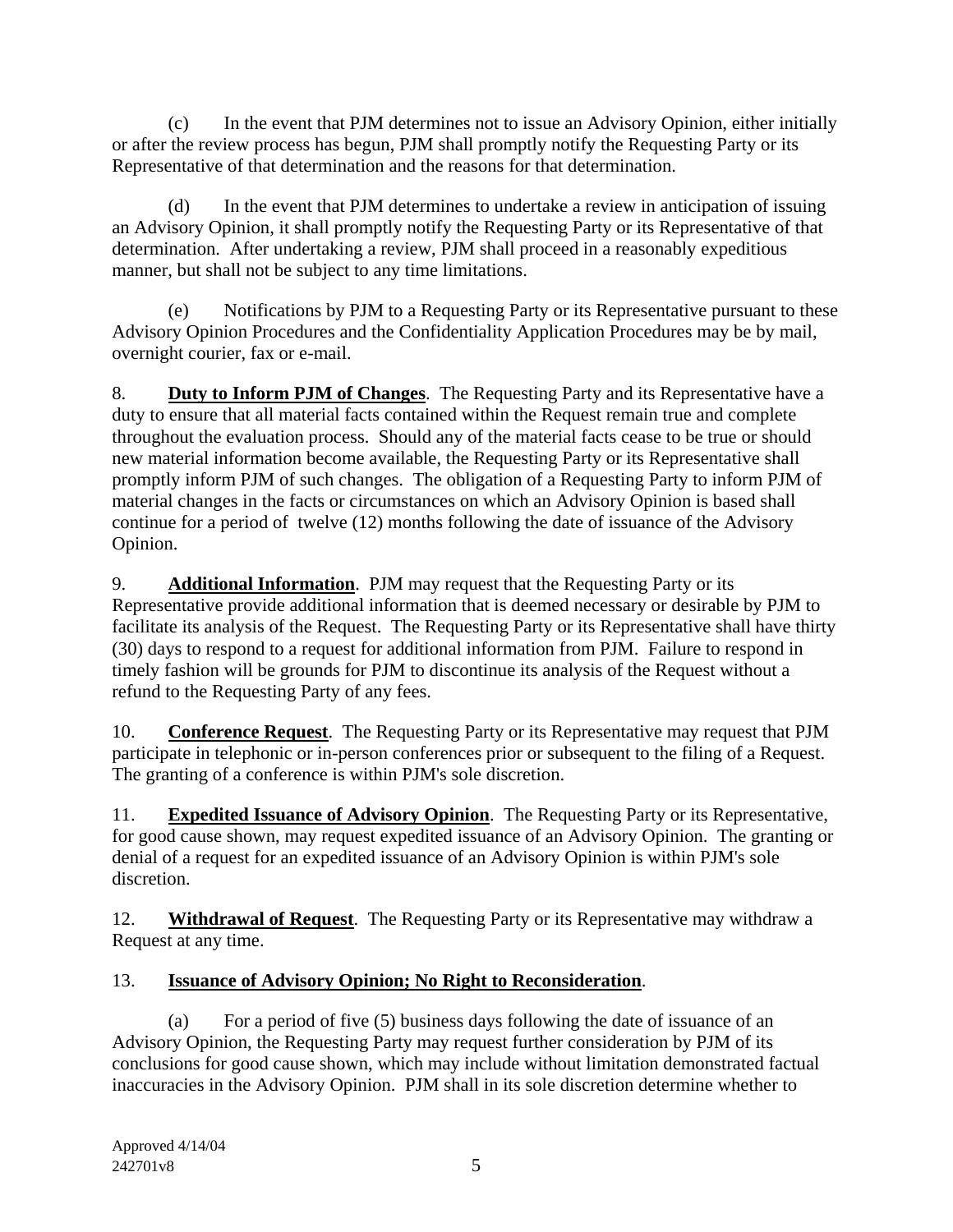reconsider or withdraw its Advisory Opinion based upon such further consideration and shall promptly notify the Requesting Party of its determination.

(b) Except as provided in subsection 13(a) above, neither the Requesting Party nor its Representative shall have a right to reconsideration of a conclusion reached in an Advisory Opinion. However, PJM, in its sole discretion, may at any time reconsider any matter relating to an Advisory Opinion, either on its own initiative or upon the request of the Requesting Party.

14. **Withdrawal or Modification of Advisory Opinion**. PJM may modify or withdraw an Advisory Opinion in whole or in part at any time.

# 15. **Confidentiality**.

(a) Except as otherwise provided herein, PJM shall post Advisory Opinions on the PJM website in a redacted form which shall eliminate the Requesting Party's identity and all confidential information. Such posting shall generally occur within thirty (30) days after the Advisory Opinion is rendered. A copy of the proposed text of the posting shall be provided to the Requesting Party and/or its Representative for comment, along with the planned posting date, not less than fifteen (15) days prior to the planned posting date.

(b) Not later than five (5) days prior to the planned posting date, the Requesting Party or its Representative may file a Confidentiality Application in compliance with the Confidentiality Application Procedures. The approval of a Confidentiality Application is within PJM's sole discretion.

(c) PJM, in its sole discretion, may determine that it will not post the Request and Advisory Opinion on its website, in which event PJM shall notify the Requesting Party or its Representative, if any, of such determination and the Requesting Party and its Representative, if any, shall maintain the confidentiality of the Advisory Opinion.

(d) In the event that an Advisory Opinion is not issued for any reason, the Request shall remain on file with PJM and PJM shall maintain the confidentiality of the Request, subject to applicable legal requirements.

(e) PJM shall maintain the confidentiality of documents submitted with or pursuant to the Request, subject to applicable legal requirements.

(f) Any provision of the Advisory Opinion Procedures or the Confidentiality Application Procedures to the contrary notwithstanding, PJM shall preserve the confidentiality of a Market Participant's confidential information in accordance with the provisions of the PJM Amended and Restated Operating Agreement and the Plan, as each may from time to time be amended.

16. **Fees**. The filing of a Request shall be accompanied by a non-refundable filing fee in the amount of \$2,000 (the "Filing Fee"). If PJM undertakes to render an Advisory Opinion, an initial review fee of \$15,000 will be charged as a precondition of PJM's undertaking further review (the "Initial Review Fee"). When PJM is prepared to issue an Advisory Opinion, it will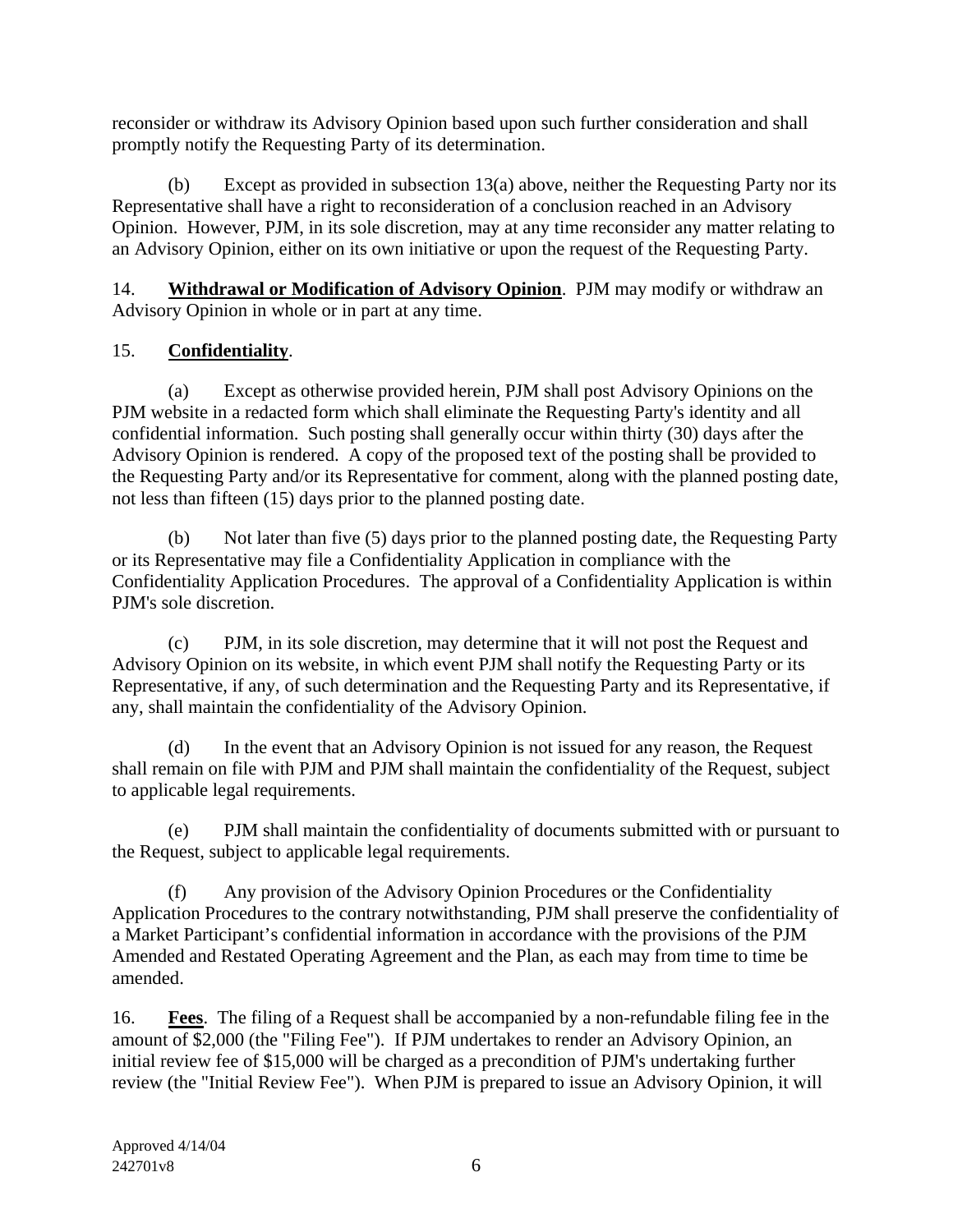calculate an adjusted review fee based on time charges (including overhead) and expenses reasonably incurred in the review (the "Adjusted Review Fee").

(a) The Initial Review Fee shall be credited towards the Adjusted Review Fee. If the Initial Review Fee is in excess of the Adjusted Review Fee, the Requesting Party shall be refunded the difference promptly after the Advisory Opinion is issued. If the Adjusted Review Fee is in excess of the Initial Review Fee, the Requesting Party shall be obligated to pay PJM the amount of such excess. PJM shall notify the Requesting Party of the excess balance due and the Advisory Opinion shall only be released upon the payment of such excess amount by the Requesting Party. In the event that time charges and expenses incurred in the review exceed the Initial Review Fee, PJM may elect to render periodic statements of fees and expenses to be credited against the Adjusted Review Fee, payment of which periodic statements shall be a condition of PJM's continuing the review.

(b) If PJM undertakes to render an Advisory Opinion, but fails to do so, the Initial Review Fee and any periodic payments (but not the Filing Fee) shall be refunded to the Requesting Party. Such a refund shall be subject to the Requesting Party's having adhered to all of the requirements of the Advisory Opinion Procedures.

(c) In the event that PJM undertakes to render an Advisory Opinion and the Requesting Party or its Representative subsequently withdraws the Request, the Requesting Party shall be obligated to pay PJM an Adjusted Review Fee in the amount, if any, of PJM's time charges and expenses expended or incurred through the date of PJM's receipt of notice of such withdrawal in excess of the Initial Review Fee actually paid by the Requesting Party.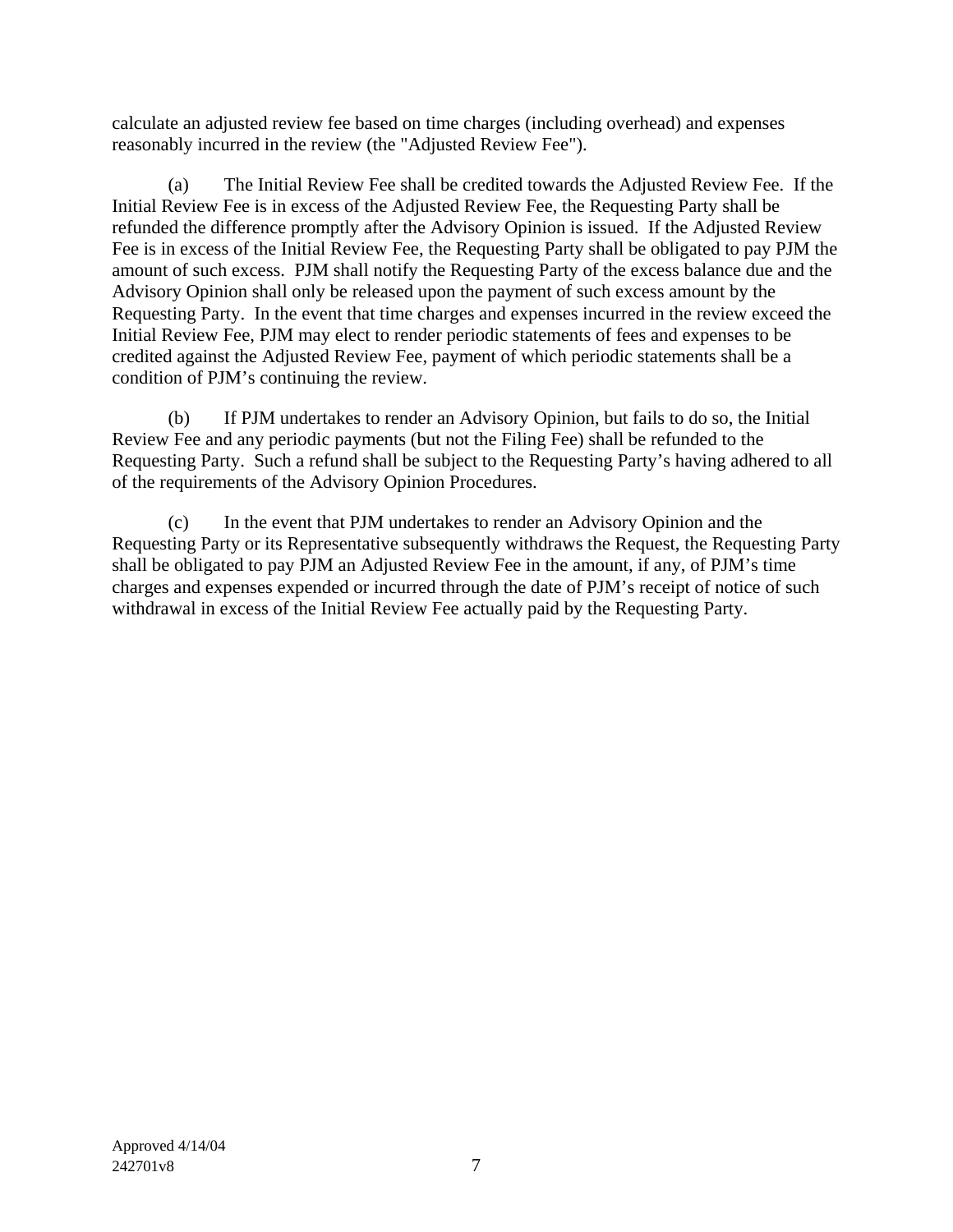# **APPENDIX A**

# **Confidentiality Application Procedures**

1. **Definitions**. Terms used in these Confidentiality Application Procedures that have been defined in the Advisory Opinion Procedures shall have the meanings specified in the Advisory Opinion Procedures.

(a) "Confidentiality Determination" means the document issued by PJM that sets forth its determination with respect to a Confidentiality Application.

(b) "Relevant Information" means the portions of the Request and/or Advisory Opinion for which the Submitting Party is seeking confidential treatment in its Confidentiality Application.

(c) "Submitting Party" means a Requesting Party or Representative that submits a Confidentiality Application. If a Representative submits the Confidentiality Application, the Submitting Party means both the Representative and the Requesting Party.

2. **Justification**. A Submitting Party may request, in writing, within the time period specified in subsection 15(b) of the Advisory Opinion Procedures, that PJM afford confidential treatment to its Request and/or Advisory Opinion (or specified portions thereof). The Submitting Party shall specify the justifications for the requested confidential treatment. Confidential treatment may be requested without limitation on the grounds that disclosure:

(a) would reveal the Requesting Party's trade secrets, proprietary business information, proprietary market information, or market strategy; or

(b) would violate applicable law or breach agreements to which the Requesting Party is a party or by which it is bound.

3. **Submission**. The Confidentiality Application shall be submitted in accordance with subsection 6(b) of the Advisory Opinion Procedures.

4. **Duration**. A Confidentiality Application shall state the length of time for which confidential treatment is being sought.

5. **Verification**. The Confidentiality Application shall be in writing and signed by a duly authorized agent or officer of the Submitting Party.

6. **Identification of Relevant Information**. The Confidentiality Application shall clearly identify all portions of the Request and/or Advisory Opinion (as proposed to be redacted by PJM) that the Submitting Party believes are Relevant Information and shall specify, if applicable, further redactions that would address the Submitting Party's confidentiality concerns.

7. **Duty of Submitting Party**. The Submitting Party has a duty to ensure that all material facts contained within the Confidentiality Application remain true and complete throughout the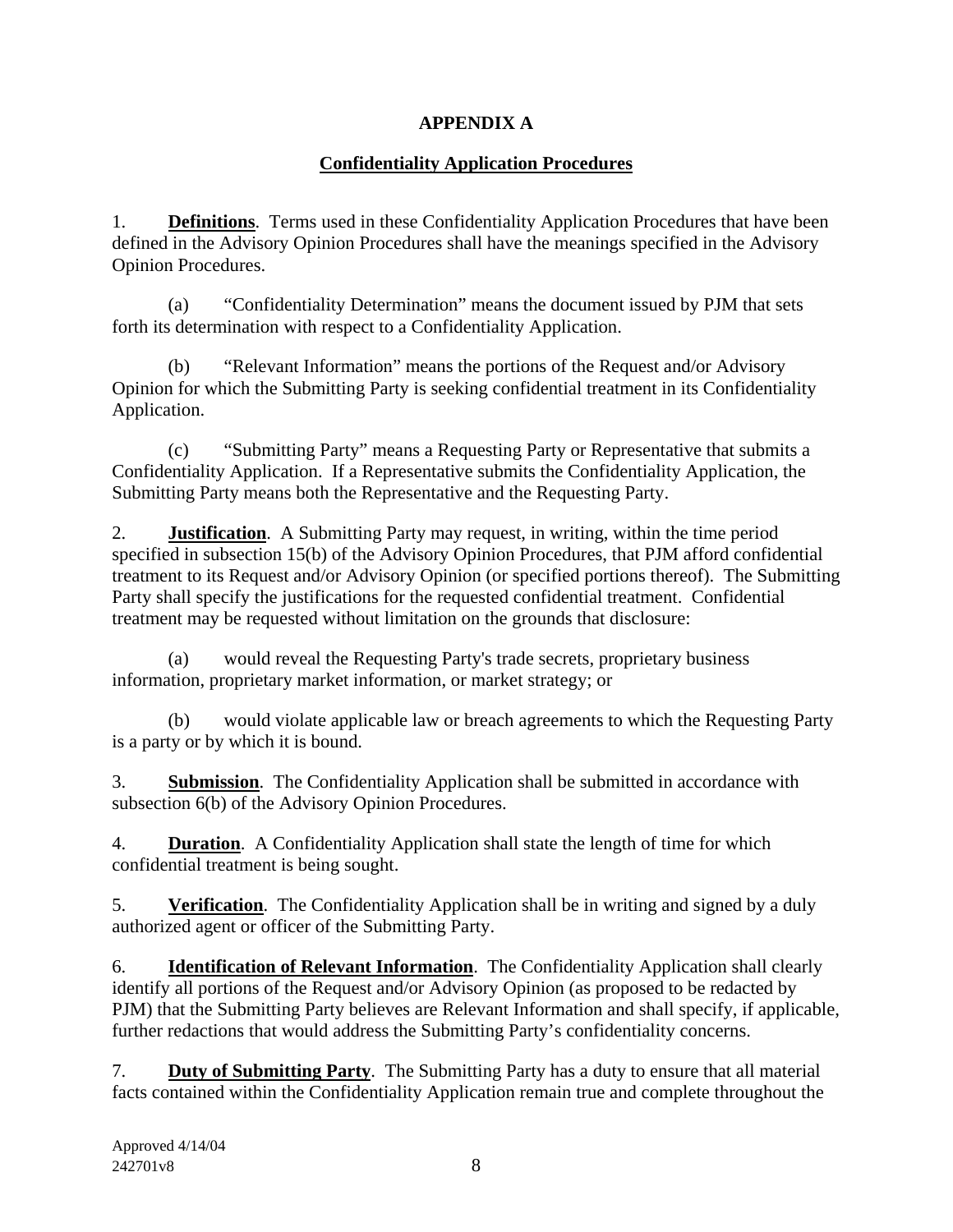evaluation process. Should any of the material facts cease to be true or should new material information become available, the Submitting Party shall promptly inform PJM of such changes.

8. **Additional Information**. The Submitting Party shall promptly respond to a request for additional information from PJM. Failure to so respond shall be grounds for PJM to deny a Confidentiality Application.

9. **Confidentiality Determination**. It is within PJM's sole discretion to approve or disapprove a Confidentiality Application or to determine not to post an Advisory Opinion on the PJM website pursuant to subsection 15(c) of the Advisory Opinion Procedures, subject always to the provisions of the PJM Amended and Restated Operating Agreement and the Plan relating to confidential information of a Market Participant. PJM may grant a Confidentiality Application in whole or in part. PJM's determination shall be embodied in a Confidentiality Determination. The Confidentiality Determination shall be final, but PJM may, at any time and in its sole discretion, review and revise a Confidentiality Determination. If the Submitting Party is not satisfied with the Confidentiality Determination, it may withdraw its Request.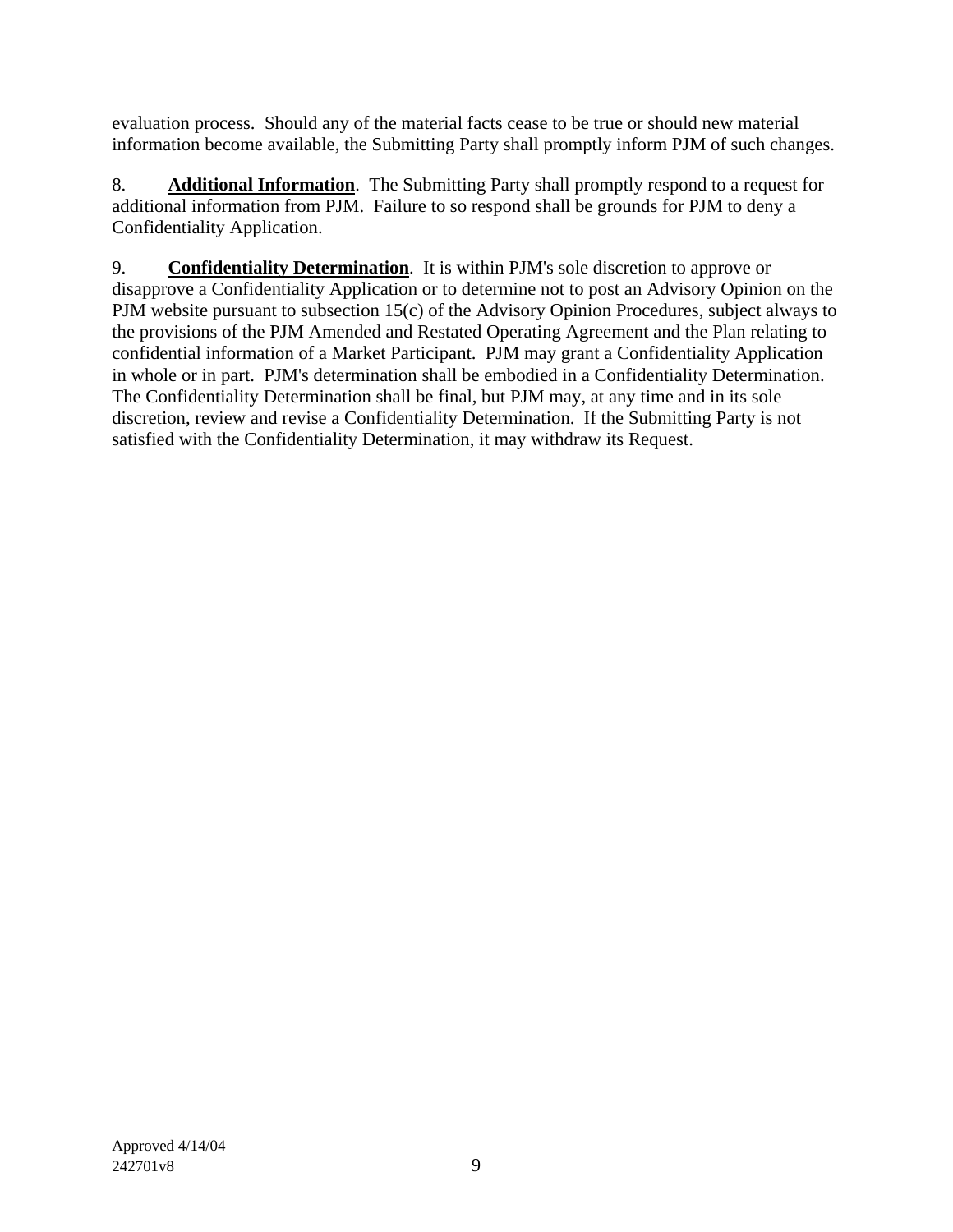#### **APPENDIX B**

### Form for a Request under PJM's Advisory Opinion Procedures<sup>1</sup>

#### **Request for an Advisory Opinion**

#### **I. Requesting Party's Information**

This section shall contain the name, main business address, and main telephone number of the Requesting Party.

#### **II. Representative's Information**

This section shall contain the name, main business address, and main telephone number of the Representative, if any.

#### **III. Contact Person's Information**

This section shall contain the name, address, e-mail address, fax number and telephone number of a contact person from whom PJM may obtain additional information if necessary.

#### **IV. Reason for Request**

This section shall contain an explanation for why the requested Advisory Opinion is necessary.

#### **V. Material Facts and Circumstances**

This section shall contain, as completely as practicable, all of the material facts and circumstances giving rise to the Request.

### **VI. Proposed Advisory Opinion**

This section shall contain a Proposed Advisory Opinion drafted by the Requesting Party or its Representative. The Proposed Advisory Opinion may be submitted as an attachment to the Request.

### **VII. Assumptions and Theories**

This section shall contain the assumptions and theories upon which the Proposed Advisory Opinion is based.

 $\frac{1}{1}$  All definitions contained in Section 2 of the Advisory Opinion Procedures are deemed to be incorporated into this form.